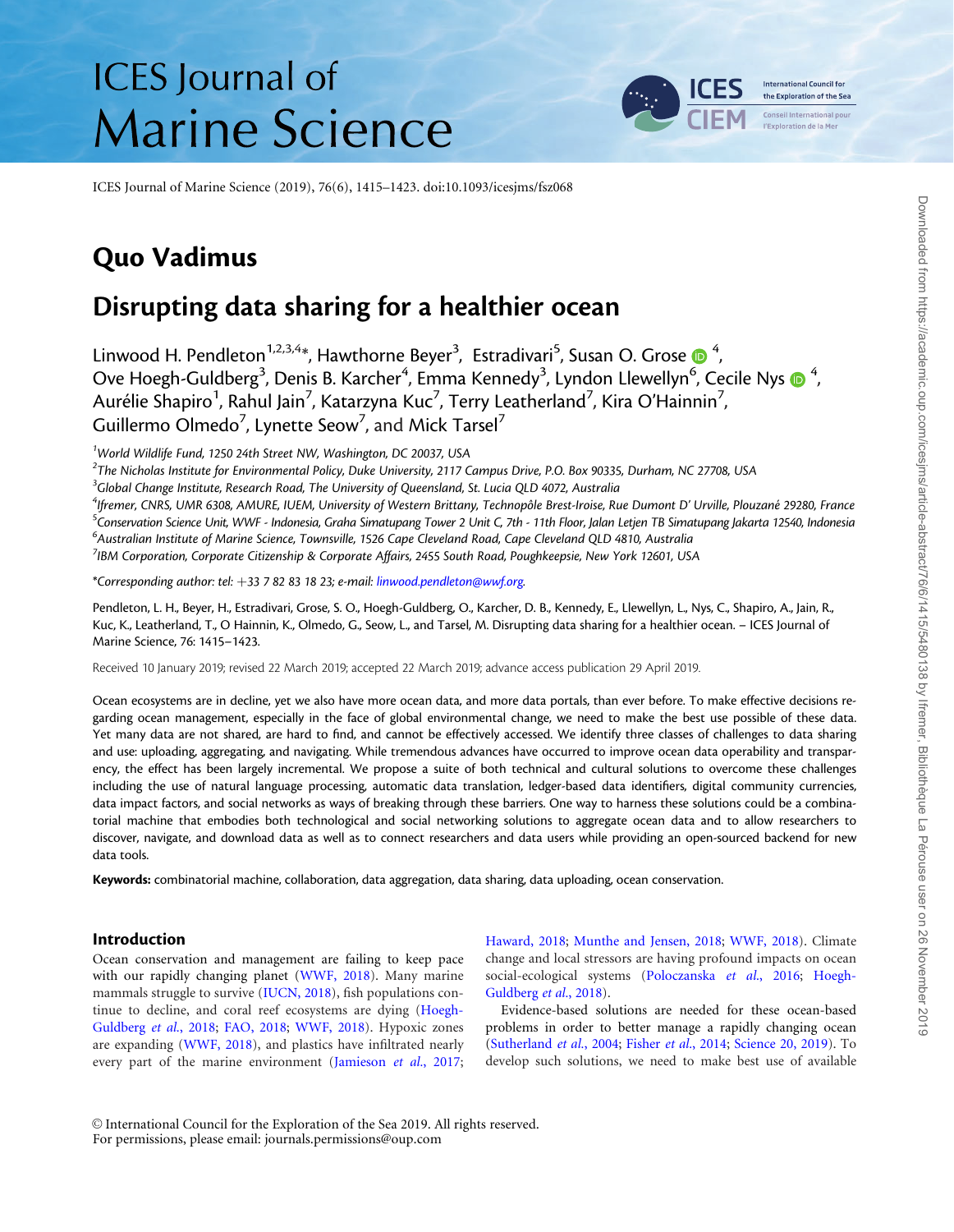data to understand the causes and patterns of change to the physical, ecological, and social components of ocean systems. We need data to inform models of ocean change and its effects on ecosystems and people, to evaluate scenarios associated with proposed actions, and to know whether our policies are working [\(Sutherland](#page-7-0) et al.[, 2004](#page-7-0); [WWF, 2018](#page-8-0)). The global and dynamic nature of the ocean and its ecosystems means that data acquisition and sharing must happen on an unprecedented scale and at faster rates. Rapid global environmental change means we must constantly reassess and update what we know. Time is of the essence.

Fortunately, we now have more data about more of the ocean than ever before ([Visbeck, 2018](#page-8-0); [WWF, 2018](#page-8-0)). Remote sensing platforms continuously collect petabytes of earth observation data (e.g. the Landsat and Sentinel programs). Thousands of scientists are hard at work collecting data in the field ([IOC-](#page-7-0)[UNESCO, 2017\)](#page-7-0). Scores of online platforms are emerging where scientists can share and access data (see [Supplementary Materials](https://academic.oup.com/icesjms/article-lookup/doi/10.1093/icesjms/fsz068#supplementary-data) for a sample of ocean data portals).

Yet, we still need more data to effectively manage oceans. While satellites, buoys, and other technical approaches have helped chart and monitor the physical and chemical properties of much of the ocean, as much as 90% of the seafloor remains unmapped and unmonitored. Fifteen percent or less of the ocean is as well mapped as the terrestrial surface of the planet [\(Sandwell](#page-7-0) et al.[, 2003\)](#page-7-0). Our lack of understanding and regular monitoring of the biological and human dimensions of the ocean are likely even more data poor. Many habitats, including the deep sea, ocean trenches, ice-bound waters, methane seeps, and even coral reefs remain poorly studied at the global scale. Geographic gaps in biodiversity data are particularly acute for many parts of the global ocean including coastal areas of the Indian Ocean, the southern and eastern Mediterranean Sea, polar seas, and much of the South American coastal ocean [\(Costello](#page-6-0) et al., 2010). The proportion of undiscovered marine species is estimated to be as high as 80% ([Costello](#page-6-0) et al., 2010) with many invertebrate taxa being particularly poorly documented and monitored ([Costello](#page-6-0) et al., [2010\)](#page-6-0). Even organisms as large as whales and dolphins remain consistently under-evaluated and monitored; 52% of all IUCNlisted cetaceans are considered as data deficient [\(Parsons, 2016](#page-7-0)). Data about many of these places and organisms exist, but hidden in notebooks and laptops, and not available for the new analyses that are needed for ocean management.

One factor limiting our evidence-base for ocean management is that we use just a fraction of the potentially available data ([Figure 1\)](#page-2-0). Many ocean data are never shared publicly ([Costello,](#page-6-0) [2009](#page-6-0); [Kim and Stanton, 2016\)](#page-7-0). Those data that are shared may be difficult to find and integrate with other datasets. Online platforms are often discipline-specific or application specific, creating barriers to discovery and integration [\(Arzberger](#page-6-0) et al., 2004; [Chavan and](#page-6-0) [Ingwersen, 2009;](#page-6-0) [Costello, 2009](#page-6-0); [Kim and Zhang, 2015\)](#page-7-0). Perhaps most challenging, data are easily dissociated from the people who helped create and curate them, rendering communication between users and producers difficult [\(Ferguson](#page-6-0) et al., 2014).

Another factor limiting the evidence base that underpins ocean management is that our science and analysis is often limited to "good data," i.e. high quality, in a format that meets some agreed standard. But much information exists in the messy data that may be of varying formats and quality, infrequently, if ever, updated and hence easily corrupted, changed, or simply lost ([Costello, 2009\)](#page-6-0). Some of these messy data are rigorously collected by students, non-academic researchers, academic

researchers that do not publish their data regularly, government scientists, and others but may not be perceived to be "good data" owing to a lack of standardization, a reliance on technology of unknown accuracy or other factors that may lead one to question the rigour of the data. Other data may fall more in the realm of citizen science or even big data that are collected passively from non-scientific sources (e.g. Instagram<sup>TM</sup>, Flicker<sup>TM</sup>, and other types of social media). While messy, these data may still contain important information, especially where large gaps in "good data" exist. We need to find new ways to harness these data.

Data are expensive to collect, manage, and archive [\(Arzberger](#page-6-0) et al.[, 2004](#page-6-0); [Tenopir](#page-7-0) et al., 2011; [Michener, 2015;](#page-7-0) Pisani et al.[, 2016;](#page-7-0) [Rockhold](#page-7-0) et al., 2016). A failure to get these data from producers to users can lead to (i) lost opportunities to inform science, deci-sion-making, and management [\(Vahedifard](#page-8-0) et al., 2019) and (ii) result in costly replication of data collecting effort, both of which represent "data waste." There is much to be gained from finding new ways of reducing data waste to help manage the world's ocean.

## A datashed framework for understanding data sharing and use

Like the various streams in a watershed, data flow from producer to user, often along a circuitous path, or data stream ([Figure 2](#page-2-0)) creating a "datashed" that connects producers to users. In some cases, data never leave the instrument of collection, be it a hand-written notebook, sensor, or a smartphone ([Thessen](#page-8-0) et al., 2012; [Hampton](#page-7-0) et al., 2013; [Ferguson](#page-6-0) et al., 2014). Data may be held tightly by the researcher or company collecting them – to be con-verted into analysis, publications ([Huang](#page-7-0) et al., 2012), or even profit. Many datasets exist in a highly fragmented state [\(Chavan](#page-6-0) [and Ingwersen, 2009](#page-6-0); [Reichman](#page-7-0) et al., 2011). Some data are shared only locally, within a laboratory or a government agency, sites at which pools of data are generated. Smaller data pools may, over time, flow into larger data lakes, perhaps organized by institution, discipline, or project. As the number of data pools increases ([Goodman](#page-7-0) et al., 2014; [Michener, 2015\)](#page-7-0), individual data become more disconnected and harder to find.

The datashed that links producers to users is most effective for decision-making if data flow smoothly and can be tracked from producer to user, but numerous obstacles impede this flow ([Reichman](#page-7-0) et al., 2011; [Fecher](#page-6-0) et al., 2015; [Tenopir](#page-7-0) et al., 2015; [Mbuagbaw](#page-7-0) et al., 2017). Data dams, created by firewalls, paywalls, or layers of menus, can trap data or otherwise render them undiscoverable or inaccessible. Projects end and data stagnate (they cease to be updated or maintained) becoming trapped in swamps. Data may be delivered in a form that make them difficult to use beyond their original intent. As datasheds become longer, the ability of end users to communicate to producers and intermediary managers further upstream may decline. Even when one datashed flows without impediment, disciplinary mountains may separate datasheds ([Kim and Zhang, 2015](#page-7-0); [Kim and Stanton,](#page-7-0) [2016\)](#page-7-0), preventing the interdisciplinary integration of data that is necessary to study the whole-system thinking required to model ocean ecosystem change and to monitor the effectiveness of ocean policies (Gill et al.[, 2017\)](#page-7-0).

## Barriers that need to be surmounted to promote data sharing and use

To effectively manage the global ocean and its living resources we need to remove data-dams, build links between datasheds, and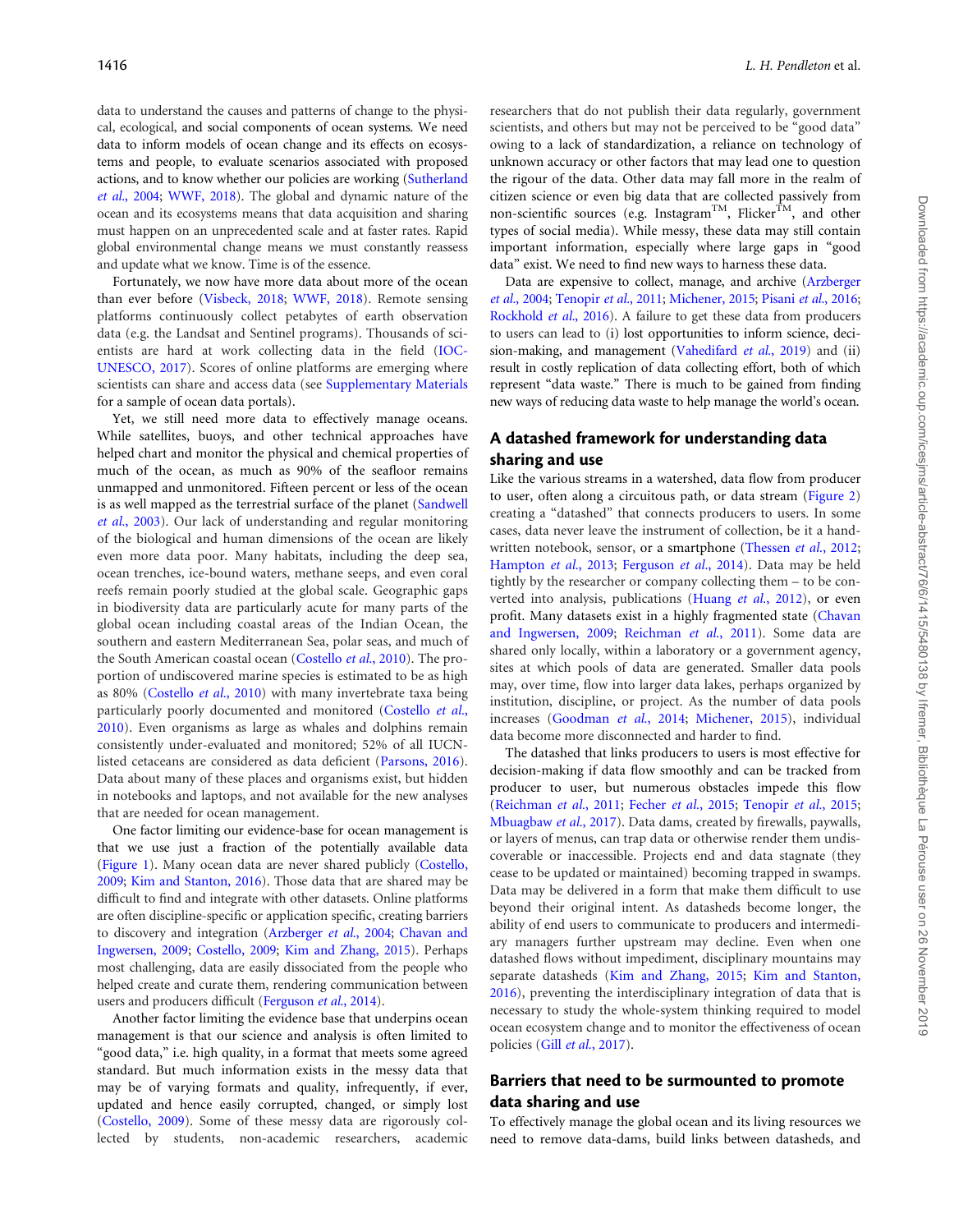<span id="page-2-0"></span>

Figure 1. Current and desired states of data availability and sharing. The relative sizes of the water flows correspond to the amount of data we speculate falls within each data type.



Figure 2. The "datashed" concept, in which data is generated by producers and, through processes of uploading and sharing, can become aggregated with other data "streams." (1) Data never leaves the instrument of collection; (2) data that are held tightly by the producer; (3) highly fragmented datasets; (4) local data sets that are shared only within the institutional body; (5) smaller data pools that may eventually pool together as part of larger projects involving multiple groups; (6) data dams, created by firewalls, paywalls, or layers of menus; (7) ended projects with their stagnated data; (8) data in unusable forms; (9) disassociation of data sets from their original producers; and (10) disciplinary mountains that separate datasheds.

find new and better ways to navigate the enormity of data, both in scale and scope. To do this, we identify three classes of challenges to data sharing ([Figure 3](#page-3-0)): uploading, aggregating, and navigating (see [Reichman](#page-7-0) et al., 2011 for another typology).

#### Uploading

Uploading data to the cloud has become the first step needed to get data into a larger digital ecosystem where it can be shared. A number of obstacles inhibit data sharing including: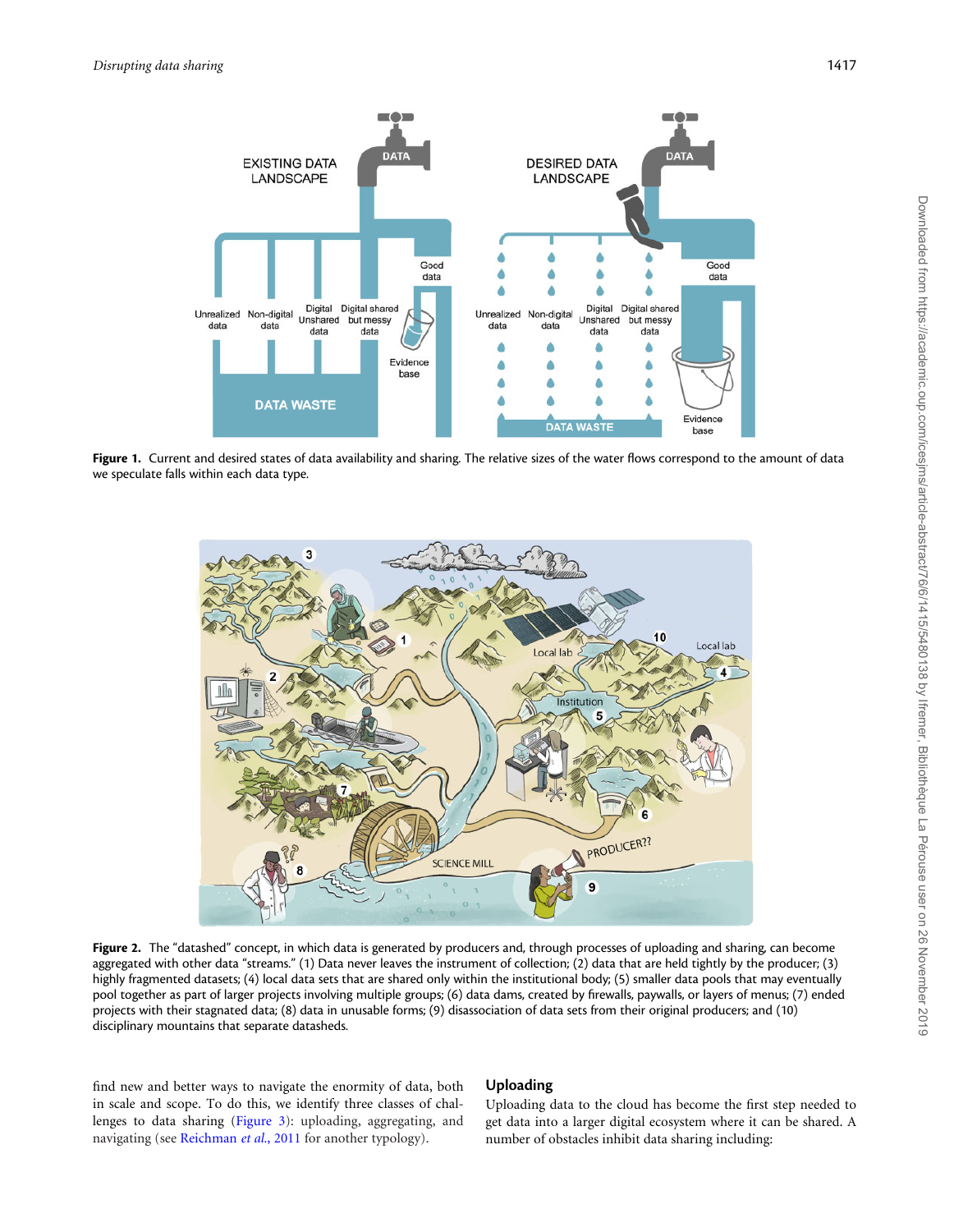<span id="page-3-0"></span>

Figure 3. Three key barriers to data sharing and use include uploading, aggregating and navigating. Both technical and cultural solutions exist that could break down these barriers, and could be implemented within the context of a combinatorial machine (shown as a wheel) that itself provides a platform for discovery and access to data from many different tools and applications.

- (1) authorship/ownership concerns (e.g. fear of being "scooped," pressure to publish, commercial proprietary interests, loss of control, and the fear that the data will be changed or critiqued; [Costello, 2009](#page-6-0); [Reichman](#page-7-0) et al., 2011; [Baker, 2016\)](#page-6-0);
- (2) the time and effort required to find appropriate portals and upload data [\(Arzberger](#page-6-0) et al., 2004; [Tenopir](#page-7-0) et al., 2011; [Michener, 2015](#page-7-0); Pisani et al.[, 2016](#page-7-0); [Rockhold](#page-7-0) et al., 2016; [Wilkinson](#page-8-0) et al., 2016; [Park and Wolfram, 2017](#page-7-0));
- (3) completing often arduous metadata and data formatting requirements ([Kim and Stanton, 2016\)](#page-7-0); and
- (4) a lack of incentives to share data ([Costello, 2009;](#page-6-0) [Reichman](#page-7-0) et al.[, 2011](#page-7-0)).

In some cases, data are not digital (e.g. data that are in log books or published in hard copy) or the data owner does not know they have data that might be useful to others (e.g. photographic data on social media and photo sharing platforms) or even that they could be data producers or citizen scientists (e.g. smartphone owners in Indonesian coastal villages who could photograph fish they eat or record changes in mangroves or seagrass beds).

#### Aggregating

Even when data are uploaded to the cloud, they often remain segregated—by geography, by discipline (including non-marine disciplines), by quality, etc. [\(Kim and Stanton, 2016](#page-7-0)). The variety of data formats, units [\(Silvello, 2018\)](#page-7-0), collection methods, and metadata standards can make the integration of data difficult. Links between data producers and users can be easily lost, making it difficult to inform users if there are changes or updates in the data, or for users to communicate to producers about potential problems with or improvements that could be made to the data. Better aggregation does not necessarily require that data are all homogenized, stored together, and treated as the same, but it does require a more centralized portal to access decentralized and disparate data.

#### Navigating

Navigating data becomes increasingly difficult as the volume and diversity of data grow. As new data and platforms are added ([Michener, 2015;](#page-7-0) [Wilkinson](#page-8-0) et al., 2016; [Park and Wolfram,](#page-7-0) [2017\)](#page-7-0), it can be increasingly difficult to know what data are available (discoverability), to find the data you want (searchability), and to know which data are the most current or most accurate ([Goodman](#page-7-0) et al., 2014). When data of varying quality [\(Costello,](#page-6-0) [2009\)](#page-6-0) are pooled, it may become more difficult to manage these quality differences transparently. The tools associated with each data portal may only meet the needs of a small set of users.

Data users and scientists need a more streamlined way of searching for and accessing data. Google's new Data Search Tool<sup>TM</sup> provides a single site for data searching, but does not provide access to the data sets. Without a better system for navigating data (aggregated virtually or otherwise), the transaction costs of searching and compiling the data required for highly interdisciplinary analysis over large geographic and temporal scales can be very high. A lack of a data integration framework or system has been blamed for the failure to respond to rapid-onset natural dis-asters like the Camp Fires in California ([Vahedifard](#page-8-0) et al., 2019).

## **Solutions**

Both technical and cultural solutions exist ([Table 1\)](#page-4-0) that could break down the barriers to data flow (Figure 3). The key is to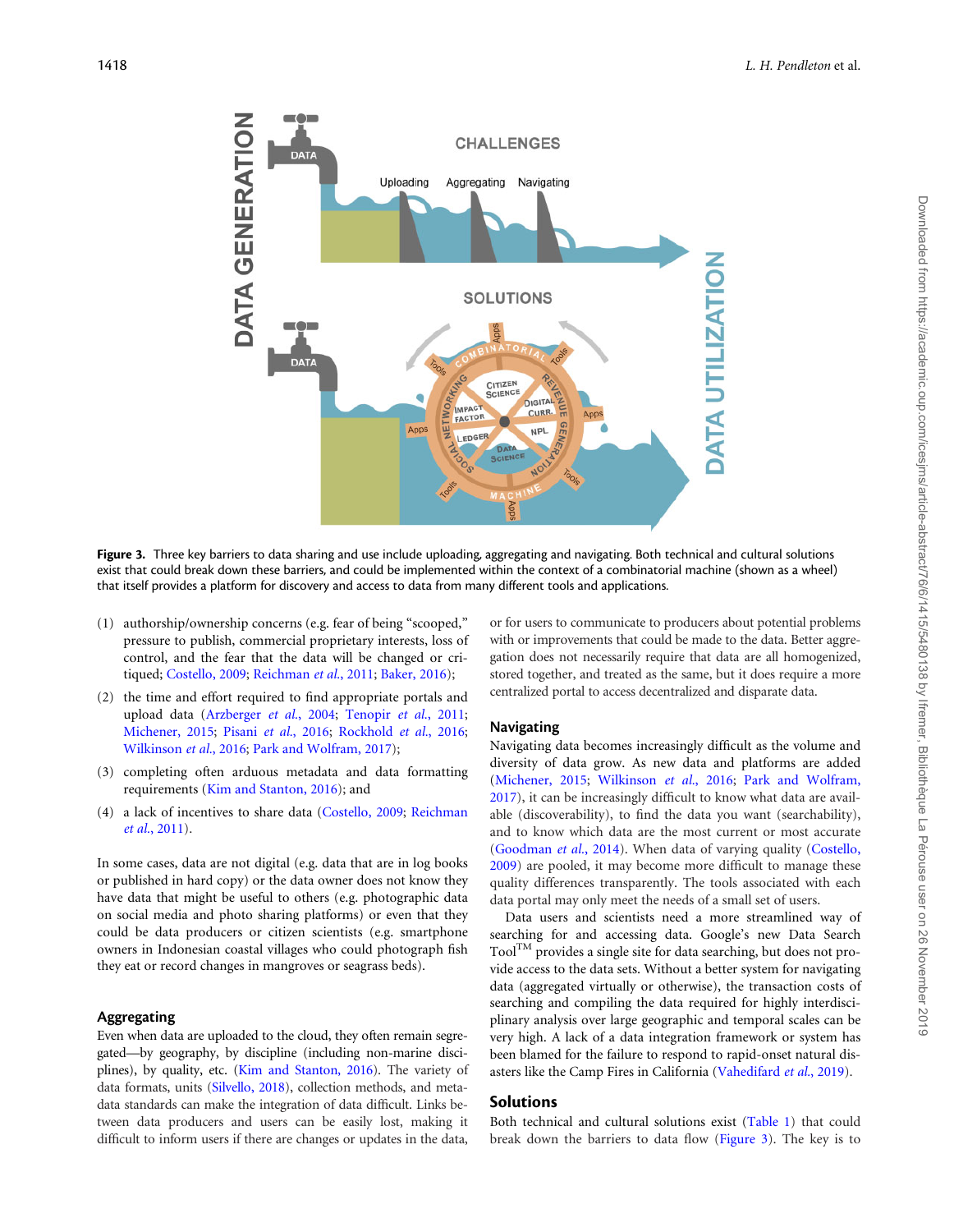<span id="page-4-0"></span>Table 1. Cultural and technical solutions to break down barriers to data sharing and use.

|           | Impact<br>factor |                | Ledgers and | <b>NLP</b> | Data<br>science |
|-----------|------------------|----------------|-------------|------------|-----------------|
|           |                  | Cryptocurrency | block chain |            |                 |
| Upload    |                  |                |             |            |                 |
| Aggregate |                  |                | $\times$    | ×          |                 |
| Navigate  |                  |                |             | ×          |                 |

combine technical and cultural approaches to create solutions and to draw from other sectors to learn how to do so. Here we review a short-list of potentially disruptive solutions that already exist, either at limited scale in the ocean data world or at more fully implemented scales in other fields.

#### Technical solutions

We define technical solutions as those that require limited or no behavioural change for data producers or users. In our framework, technical solutions solve existing problems by changing the technical nature of data or data sharing. These solutions could be even more powerful if combined with cultural solutions. Two types of technical solutions could be transformational to data sharing if applied at scale:

Ledger-based technologies can address issues of authorship, authenticity, traceability, immutability, and transparency, thus breaking down some barriers to sharing data. A ledger is a way of uniquely identifying data, associating that data with a particular author or owner, and possibly tracking it from source to final use (collectively known as provenance; Bell et al.[, 2017;](#page-6-0) [Hoy, 2017](#page-7-0)). Such ledgers can be differentiated by the degree to which they ensure trust, immutability, and provenance. The simplest ledger is the digital object identifier (DOI) already available for many types of data (e.g.<https://datadryad.org/pages/repository>). DOIs provide a minimum level of assurance regarding provenance—they are associated with the original data, but datasets that are transformed, or combined may have their own DOI, breaking the chain of provenance. Other types of ledgers, such as blockchain, could provide more information, traceability and security for data (Bell et al.[, 2017;](#page-6-0) [Extance, 2017;](#page-6-0) [Bartling, 2018](#page-6-0); Günther and Chirita, 2018; [Pluto, 2018](#page-7-0)). Blockchains could record changes to data, both updates of original data and data transformation that occurs as part of secondary and tertiary analyses. In addition, they could be used to track data as it is combined into larger or more interdisciplinary data sets (e.g. Blockchain for science; [Bartling, 2018\)](#page-6-0). Permissioned blockchains could reflect the level of review, including peer review and thus embody in-formation on quality [\(Rossum, 2017](#page-7-0); Günther and Chirita, [2018;](#page-7-0) [Pluto, 2018\)](#page-7-0) leading to more transparency and accountability.

Automatic data translation and information extraction, such as natural language processing (NLP), automatic image analysis, and tools like Global Database of Events, Language and Tone ([Leetaru and Schrodt, 2013](#page-7-0)), could leverage artificial intelligence to rapidly process large amounts of information, including widely varying human language input, images, and acoustic data. Such techniques could reduce

costs and efforts associated with uploading and navigating data. NLP already is used by bibliographic software to read articles and papers and to automatically glean bibliographic data (Hull et al.[, 2008\)](#page-7-0). Similar algorithms could be used to automatically read methods and metadata descriptions and then populate metadata fields, thereby reducing the time required to upload data ([Valdez](#page-8-0) et al., 2016). NLP algorithms also could be used to convert data in white papers, journal papers, and logbooks into digital data (i.e. virtuali-zation; [Thessen](#page-8-0) et al., 2012). Of course, accuracy of NLPgenerated data and metadata would be greatly improved if verified by the data producers. The ledger-based methods described above could indicate whether such verification has occurred. Finally, automatic data discovery and NLP will be essential for any user interface to help data users find the data they need to answer the questions they have.

#### Cultural solutions

We define cultural solutions as those that result in significant changes to human behaviour. Cultural solutions might be those that engender trust and participation through largely social means as well as approaches that create new incentives for data sharing. Already, a command and control approach to require data sharing has been undertaken by many publications (e.g. requiring GenBank numbers for all DNA sequences) and granting agencies (e.g. EU's INSPIRE directive, the National Science Foundation), but these rules cannot guarantee that data are easily accessible, persistent, usable, or used. Nor do these rules necessarily encourage the sharing of private or commercially acquired data (One exception is GenBank, which has developed into an indispensible resource of DNA sequence data; [Hampton](#page-7-0) et al., [2013\)](#page-7-0).

We need a new mindset along with new incentives and approaches that encourage voluntary data sharing. Here we review several potentially disruptive ideas.

An ocean data impact factor could incentivize data sharing, more primary data collection, and better data usability [\(Chavan and Ingwersen, 2009](#page-6-0); [Costello, 2009;](#page-6-0) [Ferguson](#page-6-0) et al.[, 2014;](#page-6-0) [Kim and Stanton, 2016;](#page-7-0) Bierer et al.[, 2017\)](#page-6-0). For academics, quantifiable recognition is a powerful motivating factor. A more generic Data Citation Index<sup>SM</sup> already exists for papers and datasets listed on the Web of Science. An impact factor or index for ocean data that more fully reflects how and how often data are used could encourage data to be shared in more than just the minimum standard required by journals and granting agencies. Data ledgers are necessary to quantify the intellectual impact of data. More elaborate ledgers (e.g. blockchains) could help account for the full life history of data and thus allow impact factors to reflect the full contribution of the original data set, including its use in transformed data and analyses (Günther and [Chirita, 2018\)](#page-7-0).

Digital community currencies could create new incentives for data sharing within the ocean data community. Community currencies are those, often unofficial, currencies that can only be exchanged in geographically designated areas ([Naqvi and Southgate, 2013](#page-7-0)). Community currencies are often used to incentivize local spending, sometimes on specific products like local agriculture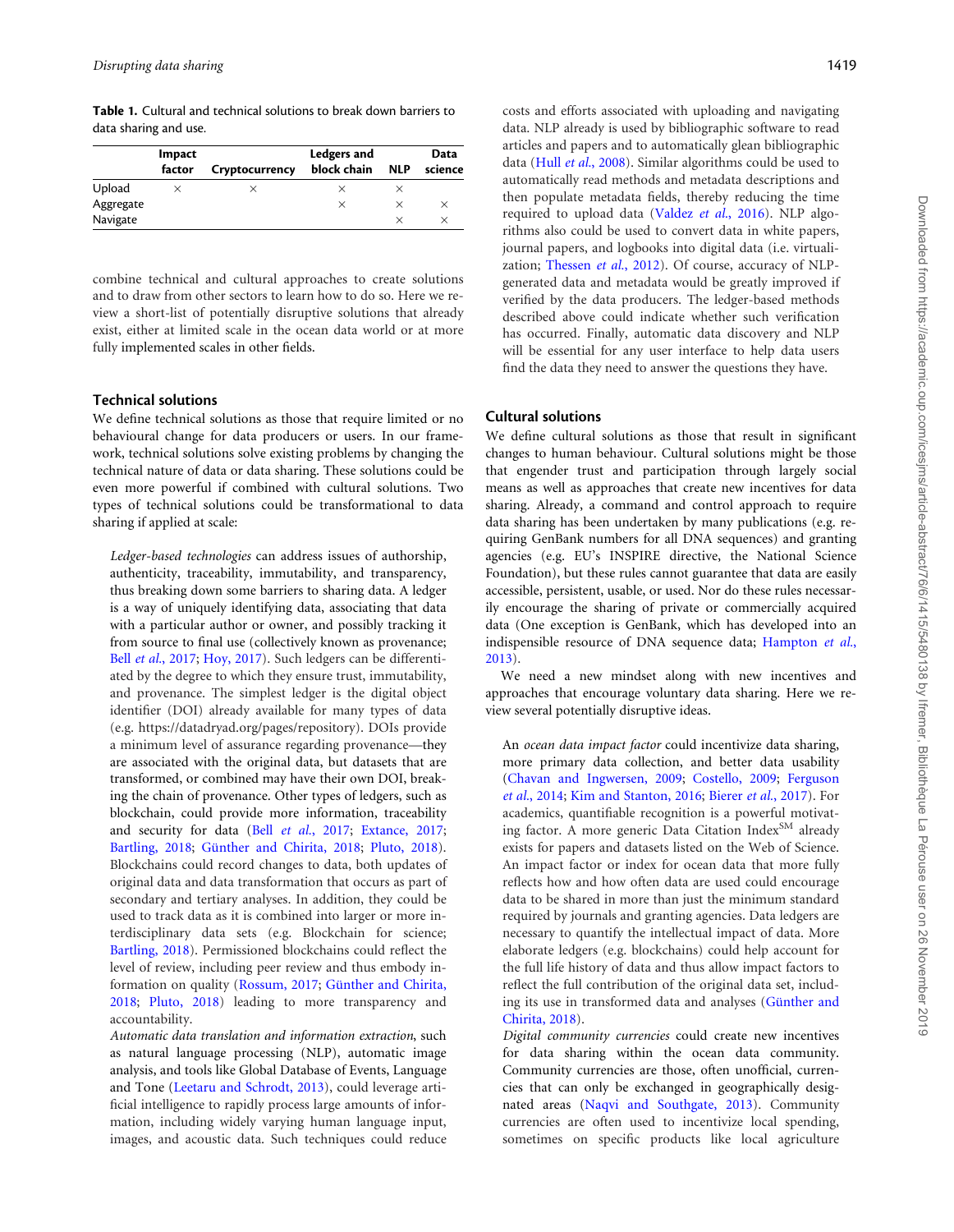produce or crafts. A digital community currency (DCC; Diniz et al.[, 2018](#page-6-0)) could be created that rewards data providers based on the quantity, quality, or transparency of data provided or by responsiveness to questions from users. Unlike some favourability scores used by academic social networks like ResearchGate, a DCC could be exchanged for data services (e.g. archiving and storage, quality review and assurance, higher search result visibility, or better access to larger quantities of data). A DCC would likely be most influential in spurring data sharing by data providers who have large amounts of data to share and for those entities that may have both a willingness and capacity to pay to use data (e.g. private companies that provide services like ship routing or government agencies that need to manage natural disasters).

Social networks have proved highly disruptive in the sharing of images, knowledge, and commentary for non-scientific sectors (e.g. Facebook, Instagram) and more recently for sharing publications and knowledge (e.g. ResearchGate, Academia.com; [Noorden, 2014\)](#page-7-0). Furthermore, social media has been shown to build trust between consumers and brands in the marketing space [\(Schmidt and Iyer, 2015](#page-7-0)). Because trust is a key element in the decision to share data ([Reichman](#page-7-0) et al., 2011), efforts to connect researchers with other researchers and to end-users could increase trust and data sharing. Adding social networking to online data platforms could help share information about data quality, usefulness, updates, and changes and to provide feedback on how data are used and collected (e.g. through sentiment analysis). If closely integrated with data platforms, social networking could not only would contribute to better transparency, it could provide a way of letting "the crowd" gauge quality, and could help build trust between users and potential data providers.

Social networks, combined with data platforms, also could facilitate connections and exchanges that in turn could spur ideation and knowledge exchange while providing an avenue for users and other researchers to announce data needs or to signal to others they may be available to help in data collection. Just as some ridesharing applications leverage social networking to help riders find drivers, social networks could also help researchers coordinate field research by letting others know when and where they are going into the field or by communicating through the network about particular needs for help in collecting data.

While social networks are not without flaws (e.g. fake reviews; [Kumar](#page-7-0) et al., 2018), many options are being developed to address these issues and to enhance the community building opportunities for their use.

# Conclusion: could a data combinatorial machine disrupt ocean data sharing?

Data sharing platforms for the ocean are emerging rapidly—each with a different intended audience. Some platforms focus solely on the data while others focus on the social and cultural dimensions of researchers and users. Some are built around a particular analytical or visualization tool or interface. We applaud these efforts and propose an over-arching umbrella, an ocean data combinatorial machine (ODCM), that could serve to "virtually" create a data and social foundation that would bring together data, researchers, and users and would also build a foundation upon which analytical tools could be built.

Combinatorial machines (CMs) are technology platforms that can combine aggregating and navigating technologies and social networks. Amazon.com, Alibaba, TripAdvisor, and other commercial CMs have solved many problems similar to those faced by the ocean data sector, but applied to consumer products, markets, and travel. For instance, Amazon is an aggregation centre that uses real warehouses and advanced distribution centres to find the right combination of "storage" and on-demand access to consumer items. Only selected items are kept on-hand. Amazon also increasingly provides more and more details about the origin, composition, and technical details of products—essentially the metadata of consumer goods. The built-in social networking at Amazon allows consumers to: (i) rate the quality of products; (ii) discuss experiences using the product; and (iii) in many cases interact directly with vendors and producers.

Drawing on lessons learned from commercial CMs, we propose a new type of ODCM that would create a more centralized way of bringing data, data producers, and data users together. Instead of exchanging packages of consumer goods or travel advice, an ODCM would facilitate the exchange of packets of data. Like Amazon.com, such an ODCM would not need to be a physical home to all data (and perhaps no data). Application programming interfaces (APIs), software architectural design approaches (e.g. representational state transfer), web crawling, machine learning, and other technologies could be used to virtually pull data from individual producers, passive data collectors, opendata pools, and permissioned-data centres into a single platform into the ODCM as needed. An ODCM could support NLP, casebased reasoning, and affinity analysis to improve the human-data interface, making searching easier, and recommending potentially relevant data, researchers, and research projects. An ODCM could become a convenient hub for data-related social networks allowing users to comment directly on data quality, how data were used, direct links to where data has contributed to publications, updates, and other issues in the same way one can review a commercial product. Like Amazon, an ODCM would not require homogeneity in data quality or standards, but would benefit from transparency about metadata, data origin, data quality, and data provenance.

An ODCM could provide a platform upon which third-party analytical applications and tools, both freely available and commercial, could be built that could facilitate the use of ocean data by a wider variety of users. For instance, applications could be added to the ODCM that translate different data standards or units to common formats for selected types of data. Data selfassessment tools like the ARDC Fair Data Tool [\(https://www.](https://www.ands-nectar-rds.org.au/fair-tool) [ands-nectar-rds.org.au/fair-tool\)](https://www.ands-nectar-rds.org.au/fair-tool) could be linked directly to the ODCM to help data producers and providers (and the general public) determine the degree to which individual datasets meet FAIR standards (e.g. findable, accessible, interoperable, and reus-able; [Wilkinson](#page-8-0) et al., 2016). Mapping applications, habitat suitability modelling tools (e.g. Octopus, [https://octopus.zoo.ox.ac.](https://octopus.zoo.ox.ac.uk/beta) [uk/beta\)](https://octopus.zoo.ox.ac.uk/beta), and other apps could be built as needed by appdevelopers.

Each of the tools proposed above already exists, but not always specifically for ocean data. No data platform yet exists that combines all of the above approaches for ocean data. The next step is to determine how to build upon what we already know from other sectors and how to do so in a way that creates a financially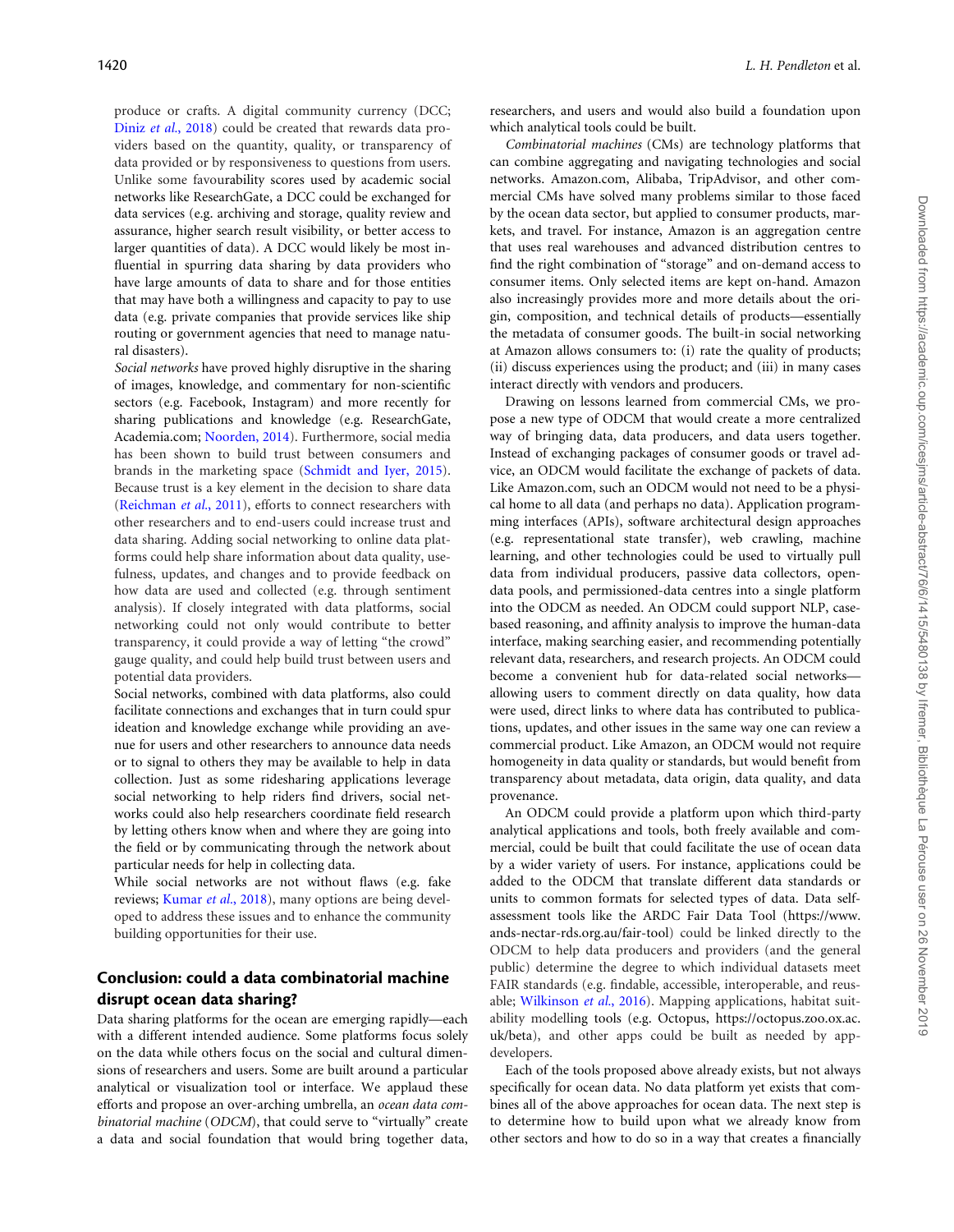<span id="page-6-0"></span>sustainable ocean data ecosystem [\(Warren, 2016\)](#page-8-0). While public funding of data collection and many data lakes and portals will always be a part of the ocean data seascape, we must do more to think out-of-the-box to find ways of making an ODCM financially viable. While many types of data must remain open, proprietary data could be exchanged within the ODCM through standard commercial (for hire) agreements, made possible by the contracts implicit in blockchains. Like commercial CMs, the ODCM could be made more financially viable through the use of revenue generating targeted advertisements (e.g. by journals and scientific instrument companies, such as used to support ResearchGate) and faster, larger downloading options could be made available for a fee. Finding new business models for data platforms will be key to their success and sustainability. While the ODCM should not present financial barriers to access open data, it could charge for using enhanced access, navigation, and other services provided by the ODCM and its community (similar to the model employed by commercial weather, wind, and wave forecasting services).

An ODCM should be designed so that it does not represent an added layer of complexity to an already highly complex universe of ocean data. Instead, the ODCM as we envision it would help data producers and users better manage the increasingly complex and messy world of ocean data and to fully benefit from the information and understanding that could come from harnessing that complexity. Combined with the rapid advances in data science and visualization, the ODCM could provide better access to the raw information that a new breed of ocean scientists and planners need to measure, model, and manage the ocean. Finally, an ODCM could provide the critical mass needed to create a new, global community of researchers, citizen scientists, data producers and users, government analysts, and others that could, itself, transform the way we source and share ocean data.

The future of ocean health, and the planet's health, depends on our ability to coordinate effective action to resolve the drivers of environmental degradation. Improved access to and use of data will greatly enhance our ability to plan, implement and monitor the impacts of policy and management. Advances in data science and social networking provide great hope and opportunity that we can revolutionize the way we collect and use ocean data, but only if we look to collaborate outside the ocean sector to make the best use of what others have achieved.

#### Author contributions

LHP initiated the research and led the development of the conceptual design, and drafted the first version of the paper. SOG, DBK, and CN collected background material, contributed text to all sections of the paper. AS provided input on data portals and conservation science use of data and participated in the research retreat. HB, E, OHG, EK, LL, and the IBM Team contributed to the conceptual design and improvements to the manuscript. Figures were drawn by Vanessa González-Ortiz [\(http://vgonzale](http://vgonzalezortiz.com) [zortiz.com](http://vgonzalezortiz.com)) who retains all copyrights.

#### Supplementary data

[Supplementary material](https://academic.oup.com/icesjms/article-lookup/doi/10.1093/icesjms/fsz068#supplementary-data) is available at the ICESJMS online version of the manuscript.

#### Acknowledgements

We would like to thank Emma Camp, Sophie Dove, and Catherine Lovelock for providing input regarding marine

conservation science. Richard Leck and John Tanzer provided input into the use of data for marine conservation planning. IBM's Corporate Services Corp provided the financial resources that enabled the participation of the IBM CSC AUS1 team. Australian Business Ventures organized the logistics of the month-long research retreat that led to this paper. The Global Change Institute at the University of Queensland hosted this research project.

#### Funding

These ideas came out of a disruptive, month-long research retreat made possible by the IBM Corporate Service Corps (CSC), WWF- Global Science, WWF-US, and the Global Change Institute (CGI) at the University of Queensland. All of these organizations contributed in kind (e.g. space and research time).

#### Conflict of interest statement

No authors have any competing interests. WWF-Norway is a partner of REV Oceans which has proposed an Ocean Data Platform (ODP). Some of the ideas in this paper have been shared with the ODP.

#### References

- Arzberger, P., Schroeder, P., Beaulieu, A., Bowker, G., Casey, K., Laaksonen, L., and Moorman, D. 2004. Promoting access to public research data for scientific, economic, and social development. Data Science Journal, 3: 135–152.
- Baker, M. 2016. Is there a reproducibility crisis? Nature, 533: 452–454.
- Bartling, S. 2018. Blockchain for Science. [https://docs.google.com/doc](https://docs.google.com/document/d/1Uhjb4K69l0bSx7UXYUStV_rjuPC7VGo0ERa-7xEsr58/edit) [ument/d/1Uhjb4K69l0bSx7UXYUStV\\_rjuPC7VGo0ERa-7xEsr58/](https://docs.google.com/document/d/1Uhjb4K69l0bSx7UXYUStV_rjuPC7VGo0ERa-7xEsr58/edit) [edit](https://docs.google.com/document/d/1Uhjb4K69l0bSx7UXYUStV_rjuPC7VGo0ERa-7xEsr58/edit) (last accessed 22 November 2018).
- Bell, J., Latoza, T. D., Baldmitsi, F., and Stavrou, A. 2017. Advancing open science with version control and blockchains. Proceedings—2017 IEEE/ACM 12th International Workshop on Software Engineering for Science. SE4Science, 2017: 13–14.
- Bierer, B. E., Crosas, M., and Pierce, H. H. 2017. Data authorship as an incentive to data sharing. The New England Journal of Medicine, 373: 567–571.
- Chavan, V. S., and Ingwersen, P. 2009. Towards a data publishing framework for primary biodiversity data: challenges and potentials for the biodiversity informatics community. BMC Bioinformatics, 10: 1–11.
- Costello, M. J. 2009. Motivating online publication of data. BioScience, 59: 418–427.
- Costello, M. J., Coll, M., Danovaro, R., Halpin, P., Ojaveer, H., and Miloslavich, P. 2010. A census of marine biodiversity knowledge, resources, and future challenges. PLoS One, 5: e12110–e12126.
- Diniz, E. H., Siqueira, E. S., and van Heck, E. 2018. Taxonomy of digital community currency platforms. Information Technology for Development, 25: 69–91.
- Extance, A. 2017. Blockchain moves to science. Nature, 552: 301–302.
- FAO. 2018. The State of World Fisheries and Aquaculture 2018—Meeting the Sustainable Development Goals. FAO, Rome. 2 pp. [www.fao.org/3/i9540en/I9540EN.pdf](http://www.fao.org/3/i9540en/I9540EN.pdf) (last accessed 7 January 2019).
- Fecher, B., Friesike, S., and Hebing, M. 2015. What drives academic data sharing? PLoS One, 10: 1–25.
- Ferguson, A. R., Nielson, J. L., Cragin, M. H., Bandrowski, A. E., and Martone, M. E. 2014. Big data from small data: data-sharing in the 'long tail' of neuroscience. Nature Neuroscience, 17: 1442–1447.
- Fisher, B., Balmford, A., Ferraro, P. J., Glew, L., Mascia, M., Naidoo, R., and Ricketts, T. H. 2014. Moving Rio forward and avoiding 10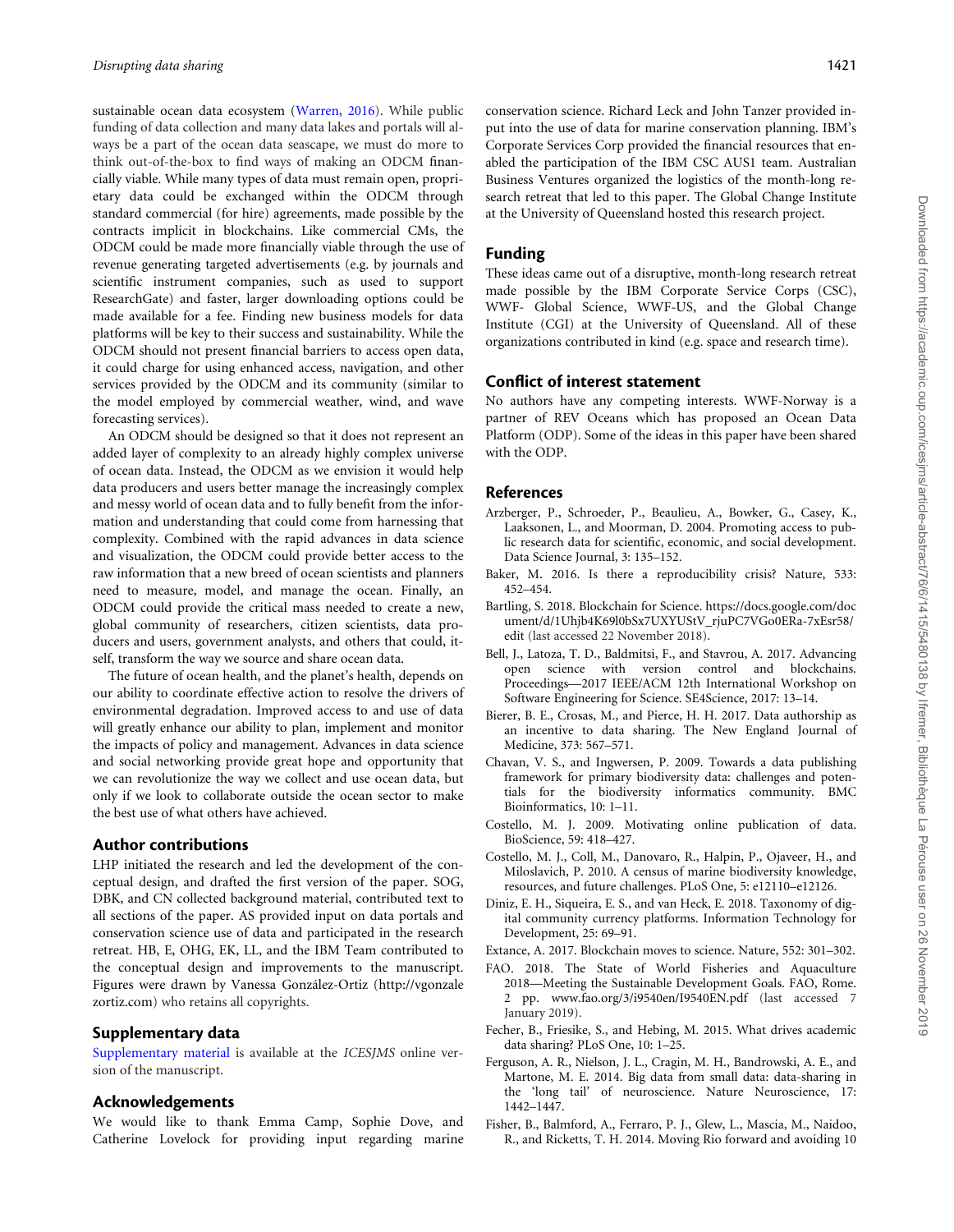<span id="page-7-0"></span>more years with little evidence for effective conservation policy. Conservation Biology, 28: 880–882.

- Gill, D. A., Mascia, M. B., Ahmadia, G. N., Glew, L., Lester, S. E., Barnes, M., Craigie, I. et al. 2017. Capacity shortfalls hinder the performance of marine protected areas globally. Nature, 543: 665–669.<http://www.nature.com/articles/nature21708> (last accessed 19 November 2018).
- Goodman, A., Pepe, A., Blocker, A. W., Borgman, C. L., Cranmer, K., Crosas, M., Stefano, R. D. et al. 2014. Ten simple rules for the care and feeding of scientific data. PLoS Computational Biology, 10: e1003542.
- Günther, V., and Chirita, A. 2018. "Scienceroot" Whitepaper. [https://](https://www.scienceroot.com/) [www.scienceroot.com/](https://www.scienceroot.com/) (last accessed 22 November 2018).
- Hampton, S. E., Strasser, C. A., Tewksbury, J. J., Gram, W. K., Budden, A. E., Batcheller, A. L., Duke, C. S. et al. 2013. Big data and the future of ecology. Frontiers in Ecology and the Environment, 11: 156–162.
- Haward, M. 2018. Plastic pollution of the world's seas and oceans as a contemporary challenge in ocean governance. Nature Communications, 9: 667.
- Hoegh-Guldberg, O., Jacob, D., Taylor, M., Bindi, M., Brown, S., Camilloni, I., Diedhiou, A. et al. 2018. Impacts of 1.5¤C Global Warming on Natural and Human Systems. In: Global Warming of 1.5C. An IPCC Special Report on the impacts of global warming of 1.5°C above pre-industrial levels and related global greenhouse gas emission pathways, in the context of strengthening the global response to the threat of climate change, sustainable development, and efforts to eradicate poverty. [http://www.ipcc.ch/re](http://www.ipcc.ch/report/sr15) [port/sr15](http://www.ipcc.ch/report/sr15) (last accessed 15 November 2018). In press.
- Hoegh-Guldberg, O., Jacob, D., and Taylor, M. 2018. Impacts of  $1.5^{\circ}$ C global warming on natural and human systems. In IPCC SR 1.5. 243 pp.
- Hoy, M. B. 2017. An introduction to the blockchain and its implications for libraries and medicine. Medical Reference Services Quarterly, 36: 273–279.
- Huang, X., Hawkins, B. A., Lei, F., Miller, G. L., Favret, C., Zhang, R., and Qiao, G. 2012. Willing or unwilling to share primary biodiversity data: results and implications of an international survey. Conservation Letters, 5: 399–406.
- Hull, D., Pettifer, S. R., and Kell, D. B. 2008. Defrosting the digital library: bibliographic tools for the next generation web. PLoS Computational Biology, 4: e1000204.
- IOC-UNESCO. 2017. Global Ocean Science. UNESCO Publishing, Paris.
- IUCN. 2018. The IUCN Red List of Threatened Species. Version 2018-2.<http://www.iucnredlist.org> (last accessed 16 November 2018).
- Jamieson, A. J., Malkocs, T., Piertney, S. B., Fujii, T., and Zhang, Z. 2017. Bioaccumulation of persistent organic pollutants in the deepest ocean fauna. Nature Ecology and Evolution, 1: 24–27.
- Kim, Y., and Zhang, P. 2015. Understanding data sharing behaviors of STEM researchers: the roles of attitudes, norms, and data repositories. Library and Information Science Research, 37: 189–200.
- Kim, Y., and Stanton, J. M. 2016. Institutional and individual factors affecting scientists' data-sharing behaviors: a multilevel analysis. Journal of the Association for Information Science and Technology, 67: 776–799.
- Kumar, N., Venugopal, D., Qiu, L., and Kumar, S. 2018. Detecting review manipulation on online platforms with hierarchical supervised learning. Journal of Management Information Systems, 35: 350–380.
- Leetaru, K., and Schrodt, P. A. 2013. Gdelt. Eventdata.Psu.Edu: 1979–2012. [http://data.gdeltproject.org/documentation/ISA.2013.](http://data.gdeltproject.org/documentation/ISA.2013.GDELT.pdf) [GDELT.pdf](http://data.gdeltproject.org/documentation/ISA.2013.GDELT.pdf) (last accessed 22 November 2018).
- Mbuagbaw, L., Foster, G., Cheng, J., and Thabane, L. 2017. Challenges to complete and useful data sharing. Trials, 18: 17–19.
- Michener, W. K. 2015. Ecological data sharing. Ecological Informatics, 29: 33–44.
- Munthe, C., and Jensen, F. 20 November 2018. Sperm Whale Washed Up in Indonesia had Plastic Bottles, Bags in Stomach. Reuters, Jakarta. [https://www.reuters.com/article/us-indonesia](https://www.reuters.com/article/us-indonesia-whale/sperm-whale-washed-up-in-indonesia-had-plastic-bottles-bags-in-stomach-idUSKCN1NP11F)[whale/sperm-whale-washed-up-in-indonesia-had-plastic-bottles](https://www.reuters.com/article/us-indonesia-whale/sperm-whale-washed-up-in-indonesia-had-plastic-bottles-bags-in-stomach-idUSKCN1NP11F)[bags-in-stomach-idUSKCN1NP11F](https://www.reuters.com/article/us-indonesia-whale/sperm-whale-washed-up-in-indonesia-had-plastic-bottles-bags-in-stomach-idUSKCN1NP11F) (last accessed 10 January 2019).
- Naqvi, M., and Southgate, J. 2013. Banknotes, local currencies and central bank objectives. Bank of England - Quarterly Bulletin, Q4: 317–325.
- Noorden, R. V. 2014. Scientists and the social network. Nature, 512: 126.
- Park, H., and Wolfram, D. 2017. An examination of research data sharing and re-use: implications for data citation practice. Scientometrics, 111: 443–461.
- Parsons, E. C. M. 2016. Why IUCN should replace "data deficient" conservation status with a precautionary "assume threatened" status—a cetacean case study. Frontiers in Marine Science, 3: 2015–2017.
- Pisani, E., Aaby, P., Breugelmans, J. G., Carr, D., Groves, T., Helinski, M., Kamuya, D. et al. 2016. Beyond open data: realising the health benefits of sharing data. BMJ (Clinical Research Edition), 355: i5295. doi: 10.1136/bmj.i5295.
- Pluto. 2018. Pluto Breaking down the barriers in academia. White Paper. 32 pp. [https://assets.pluto.network/Pluto\\_white\\_paper\\_](https://assets.pluto.network/Pluto_white_paper_v04_180719_1355_BSH.pdf) [v04\\_180719\\_1355\\_BSH.pdf](https://assets.pluto.network/Pluto_white_paper_v04_180719_1355_BSH.pdf) (last accessed 22 November 2018).
- Poloczanska, E. S., Burrows, M. T., Brown, C.J.G., Molinos, J., Halpern, B. S., Hoegh-Guldberg, O., Kappel, C. V. et al. 2016. Responses of marine organisms to climate change across oceans. Frontiers in Marine Science, 3: 1–21. [http://journal.frontiersin.](http://journal.frontiersin.org/Article/10.3389/fmars.2016.00062/abstract) [org/Article/10.3389/fmars.2016.00062/abstract](http://journal.frontiersin.org/Article/10.3389/fmars.2016.00062/abstract) (last accessed 15 December 2018).
- Reichman, O. J., Jones, M. B., and Schildhauer, M. P. 2011. Challenges and opportunities of open data in ecology. Science, 331: 703–705.
- Rockhold, F., Nisen, P., and Freeman, A. 2016. Data sharing at a crossroads. New England Journal of Medicine, 375: 1112–1115.
- Rossum, J. v. 2017. Blockchain for research. Philologus, 71: 566–567.
- Sandwell, D., Gille, S., Orcutt, J., and Smith, W. 2003. Bathymetry from space is now possible. Eos, 84: 37–44.
- Schmidt, K. N., and Iyer, M. K. S. 2015. Online behaviour of social media participants' and perception of trust, comparing social media brand community groups and associated organized marketing strategies. Procedia - Social and Behavioral Sciences, 177: 432–439.
- Science 20. 2019. S20 Japan 2019 Science 20 Threats to Coastal and Marine Ecosystems, and Conservation of the Ocean Environment – With Special Attention to Climate Change and Marine Plastic Waste [www.scj.go.jp/ja/info/kohyo/pdf/kohyo-24-s20jp2019-1.](http://www.scj.go.jp/ja/info/kohyo/pdf/kohyo-24-s20jp2019-1.pdf) [pdf](http://www.scj.go.jp/ja/info/kohyo/pdf/kohyo-24-s20jp2019-1.pdf) (last accessed 20 February 2019).
- Silvello, G. 2018. Theory and practice of data citation. Journal of the Association for Information Science and Technology, 69: 6–20.
- Sutherland, W. J., Pullin, A. S., Dolman, P. M., and Knight, T. M. 2004. The need for evidence-based conservation. Trends in Ecology and Evolution, 19: 305–308. [https://www.sciencedirect.](https://www.sciencedirect.com/science/article/pii/S0169534704000734) [com/science/article/pii/S0169534704000734](https://www.sciencedirect.com/science/article/pii/S0169534704000734) (last accessed 19 November 2018).
- Tenopir, C., Allard, S., Douglass, K., Aydinoglu, A. U., Wu, L., Read, E., Manoff, M. et al. 2011. Data sharing by scientists: practices and perceptions. PLoS One, 6: 1–21.
- Tenopir, C., Dalton, E. D., Allard, S., Frame, M., Pjesivac, I., Birch, B., Pollock, D. et al. 2015. changes in data sharing and data reuse practices and perceptions among scientists worldwide. PLoS One, 10: e0134826.